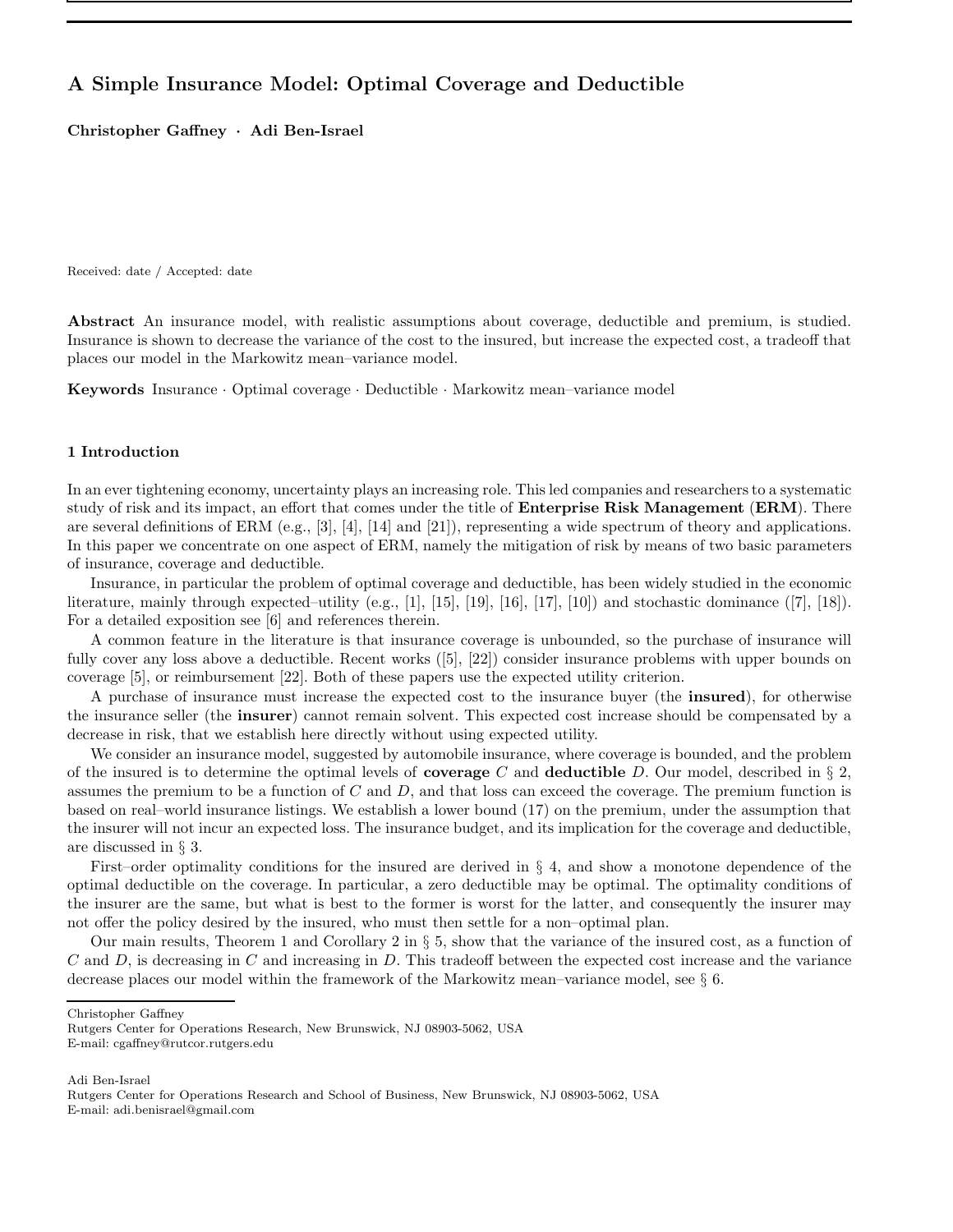| Coverage $(C)$ | Premium $(\%$ | Deductible $(D)$ | Premium |
|----------------|---------------|------------------|---------|
| \$1 million    | 134%          |                  |         |
| \$250,000      | 100%          | \$250            | 100%    |
| \$150,000      | 97%           | \$500            | 87%     |
| \$75,000       | 95%           | \$1,000          | 80%     |
| \$50,000       | 92\%          | \$2,000          | 77%     |
| \$15,000       | 87%           | \$2,500          | 74%     |

Table 1 PIP premium as function of coverage and deductible, Source: NJ Auto Insurance Buyer's Guide, [13]

## 2 The model

Insurance is a way of mitigating the effects of a loss, an adverse event such as accident, fire, illness, etc. We model loss by a random variable **X** with a distribution function  $F(x) = \text{Prob} \{ \mathbf{X} \leq x \}$ , and a density function  $f(x) = F'(x)$ . We assume that  $F(0) = 0$  (i.e. the possible losses are nonnegative), and **X** has finite moments of all orders, in particular expected value  $EX$ , and variance Var  $X$ .

A loss x induces a cost  $L(x)$ , where  $L(\cdot)$  is a nondecreasing function. In the uninsured case we assume

$$
L(x) = x, \ x \ge 0. \tag{1}
$$

Alternatively, the insured (a person, or a company) may buy from the insurer (an insurance company) an insurance **policy** in order to control the cost of  $X$ , or make it more predictable. Indeed, the uninsured case  $(1)$  does not exist for automobile drivers, who are required by law to buy some insurance.

A policy is characterized by the **reimbursement**  $I(x)$  from the insurer for each possible loss x, and the **premium** p paid to the insurer. In turn, the reimbursement  $I(x)$  and the premium p depend, as follows, on two parameters, the deductible  $D \geq 0$  and the coverage  $C \geq D$ .

**Reimbursement**. For each possible loss x the reimbursement  $I(x|C, D)$  is given by,

$$
I(x|C, D) = \max\{x - D, 0\} - \max\{x - C, 0\} = \begin{cases} 0, & \text{if } 0 \le x < D; \\ x - D, & \text{if } D \le x < C; \\ C - D, & \text{if } C \le x; \end{cases}
$$
 (2)

see also [5, Proposition 1] and [22, eq. (3)]. Such an insurance policy is called here a  $\{C, D\}$ –**policy**. The uninsured case  $I(x) = 0$  corresponds to  $C = D$ .

**Premium.** The premium  $p(C, D)$  is assumed increasing in the coverage C and decreasing in the deductible D (policies with higher deductible are cheaper). The following example from auto–insurance in New Jersey shows the premium as a function of  $C$  and  $D$ , note that not all values are permissible, in particular there are minimum coverage and deductible.

Example 1 (Auto–insurance). Standard auto insurance policies in the State of New Jersey contain Personal Injury Protection (PIP), with premiums depending on the deductible  $D$  and coverage  $C$  as shown in Table 1. The table lists 6 possible coverages and 5 deductibles; the required minimums are  $C = $15,000$ , and  $D = $250$ . The standard premium (100% in Table 1) is for  $C = $250,000$  and  $D = $250$ , and changes depending on the insurance company.

There is also a 20% co–payment for losses between the deductible selected (by the buyer) and \$5,000. This effectively raises the deductible.

For example, Jane chose the minimum coverage  $C = $15,000$  (resulting in a reduction of 13% from the premium for the standard coverage  $C = $250,000$  and a deductible  $D = $2,500$  (getting a 26% reduction from the standard premium for  $D = $250$ . She pays  $0.87 \cdot 0.74 = 0.64$  times the standard premium.

If Jane has an accident resulting in \$10,000 of medical expenses, she pays the first \$2,500 as deductible, and \$500 (20% of the \$2,500 that is left of the first \$5,000), and the insurance pays the remaining \$7,000.

Analyzing the data of Table 1, that is typical for car–insurance, we approximate the premium  $p(C, D)$  as a product of two functions, each depending on one of the variables,

$$
p(C, D) = \alpha(D)\beta(C),\tag{3}
$$

where  $\alpha(D)$  is a positive, monotonely decreasing function of D, and the function  $\beta(C)$  is positive and monotonely increasing. The data suggests that the cost of coverage  $\beta(C)$  is affine in C, say

$$
\beta(C) = \beta(0) + mC, \text{ for some } \beta(0) \ge 0, m > 0,
$$
\n
$$
(4)
$$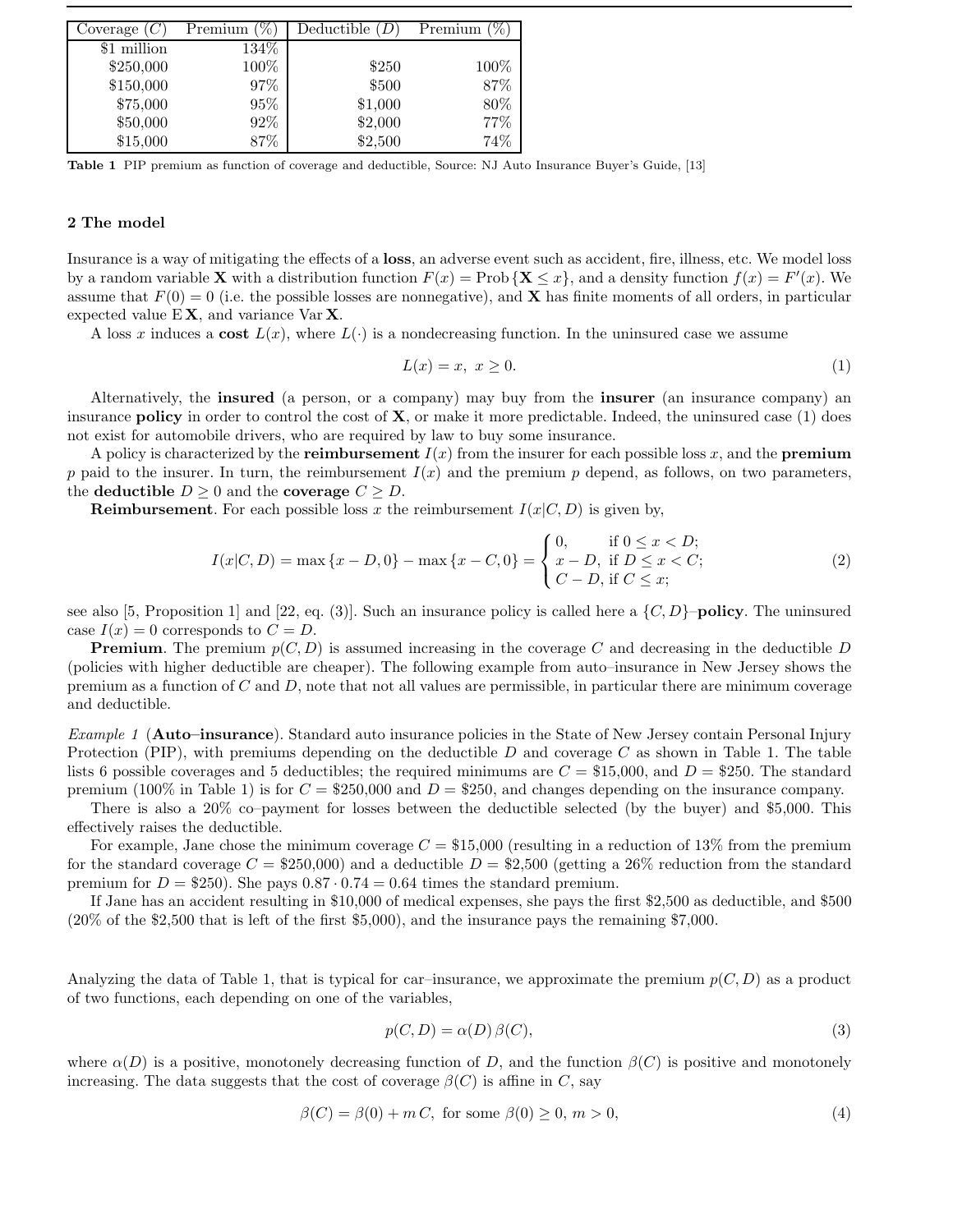and the premium is therefore

$$
p(C, D) = \alpha(D) \left( \beta(0) + m C \right). \tag{5}
$$

This is a departure from the common assumption, in the insurance literature, that the premium is proportional to the expected reimbursement, see, e.g., [5].

Zero coverage is typically not allowed, (for example, in New Jersey the minimum coverage for auto–insurance is \$15,000, see Table 1), and therefore the term  $\beta(0)$  in (4) is just a device for expressing  $\beta(C)$  in its domain.

Example 2 The data of Table 1 is interpolated by (3) with

$$
\alpha(D) = a D^{-b}, \ a = 1.94, \ b = 0.123, \ (250 \le D \le 2500), \tag{6a}
$$

$$
\beta(C) = \beta(0) + m C, \ \beta(0) = 0.9, \ m = 4.5 \cdot 10^{-7}, \ (15,000 \le C \le 10^6), \tag{6b}
$$

up to a multiplicative constant, and plotted in Figure 1, where darker color indicates higher premium. The error of the interpolations (6a)–(6b) at the given points is  $O(10^{-2})$ .



Fig. 1 Contour plot of the PIP premium in Table 1

Example 3 ( $\alpha(\cdot)$ ) exponential). The monotone dependence of the premium on the deductible can be modeled by the exponential function,

$$
\alpha(D) = \alpha(0) e^{-\delta D}, \ D \ge 0,\tag{7}
$$

for some  $\delta > 0$  and  $0 < \alpha(0) < 1$ .

Example 4 (Life insurance). In life insurance there is no deductible  $(D = 0)$ , the premium depends on the insured's age and other factors, and is linear in the coverage  $C$ , which usually can be bought in multiples of a standard amount, say \$10,000. The underlying random variable **X** is discrete with two values (survival, say  $x = 0$ , or death,  $x = 1$ ) and the reimbursement (2) simplifies to

$$
I(x) = \begin{cases} 0, & \text{if } x = 0; \\ C, & \text{if } x = 1. \end{cases}
$$

Cost and profit. For each possible loss  $x$ , the cost to the insured is

$$
L(x|C, D) = p(C, D) + x - I(x|C, D) = p(C, D) + \begin{cases} x, & \text{if } 0 \le x < D; \\ D, & \text{if } D \le x < C; \\ x + D - C, & \text{if } C \le x; \end{cases}
$$
 (8)

see Fig.  $2(a)$ . The corresponding **profit** of the insurer is

$$
R(x|C, D) = p(C, D) - I(x|C, D) = p(C, D) - \begin{cases} 0, & \text{if } x < D; \\ x - D, & \text{if } D \le x < C; \\ C - D, & \text{if } C \le x; \end{cases}
$$
(9)

see Fig. 2(b) which shows the loss  $-R(x|C, D)$  of the insurer.

The expected insured cost is by (8) and (3),

$$
E L(\mathbf{X}|C,D) = \alpha(D)\beta(C) + E\mathbf{X} + \int_D^C (D-x)f(x)\,dx + (D-C)\int_C^\infty f(x)\,dx.
$$
 (10)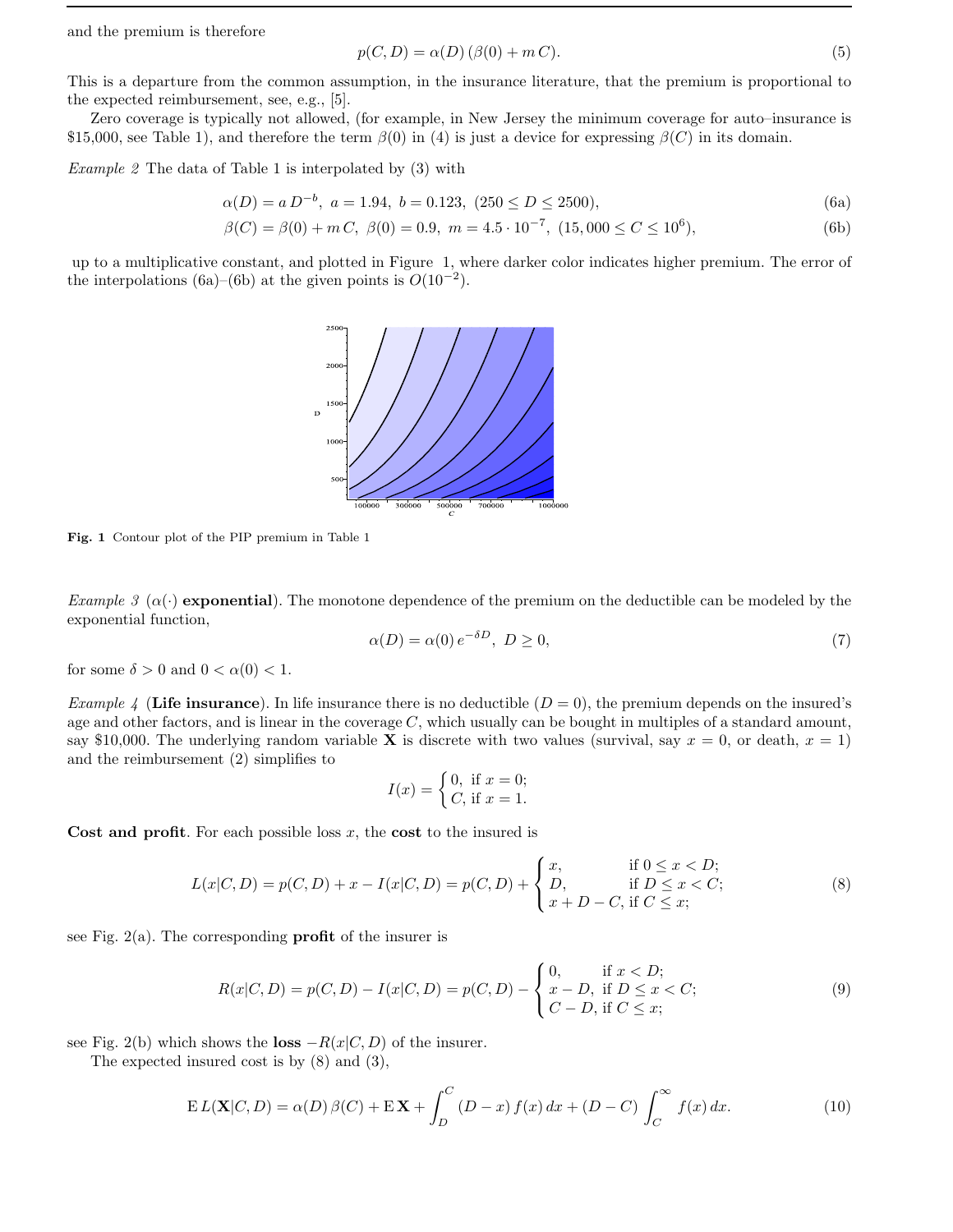Similarly, the expected profit of the  $\{C, D\}$ –insurer is,

$$
ER(\mathbf{X}|C,D) = \alpha(D)\beta(C) - \int_{D}^{C} (x - D)f(x) dx - (C - D)\int_{C}^{\infty} f(x) dx.
$$
 (11)

It follows from (8) and (9) that

$$
L(x|C, D) = x + R(x|C, D),
$$
 for all  $x \ge 0$ ,

and consequently, the expected cost of the insured equals the (uninsured) expected loss plus the expected profit of the insurance company,

$$
E L(\mathbf{X}|C, D) = E \mathbf{X} + E R(\mathbf{X}|C, D), \qquad (12)
$$

as can be seen also from  $(10)$ – $(11)$ .

If the insurance company is profitable, as is generally the case, an insurance policy as above does not reduce the expected cost to the insured – if it did, it would qualify as a "free lunch".

A  $\{C, D\}$ –policy is called **actuarially fair** if the expected profit  $E R(X|C, D)$  is zero, i.e. if

$$
EI(\mathbf{X}|C,D) = p(C,D). \tag{13}
$$

Let  $\bar{F}(x) = 1 - F(x) = \int_x^{\infty} f(u) du$ . Then,

$$
\int_{D}^{C} \bar{F}(x)dx = \int_{D}^{C} (1 - F(x))dx
$$
  
=  $C - D - \int_{D}^{C} F(x)dx$   
=  $C - D + \int_{D}^{C} xf(x)dx - xF(x)\Big|_{D}^{C}$  (using integration by parts)  
=  $\int_{D}^{C} xf(x)dx + C(1 - F(C)) - D(1 - F(D))$   
=  $\int_{D}^{C} (x - D)f(x)dx + \int_{C}^{\infty} (C - D)f(x)dx.$  (14)

**Proposition 1** For any pair  $(C, D)$ , an insurance plan is actuarially fair if the premium  $\alpha(D) \beta(C)$  satisfies

$$
\alpha(D)\,\beta(C) = \int_{D}^{C} \bar{F}(x) \, dx. \tag{15}
$$

*Proof* For  $E R(X|C, D) = 0$  we need, by (11),

$$
\alpha(D)\,\beta(C) = \int_{D}^{C} (x - D)f(x)dx + \int_{C}^{\infty} (C - D)f(x)dx,\tag{16}
$$

and the proof follows by noting that the right sides of (14) and (16) are equal.

Remark 1 Assuming the expected profit to the insurer is nonnegative, it follows from Proposition 1 that, for any pair  $(C, D)$ , the insurance premium satisfies

$$
\alpha(D)\,\beta(C) \ge \int_D^C \bar{F}(x) \, dx,\tag{17}
$$

a condition that the premium must satisfy in order to guarantee an expected profit (or break-even) for the insurer.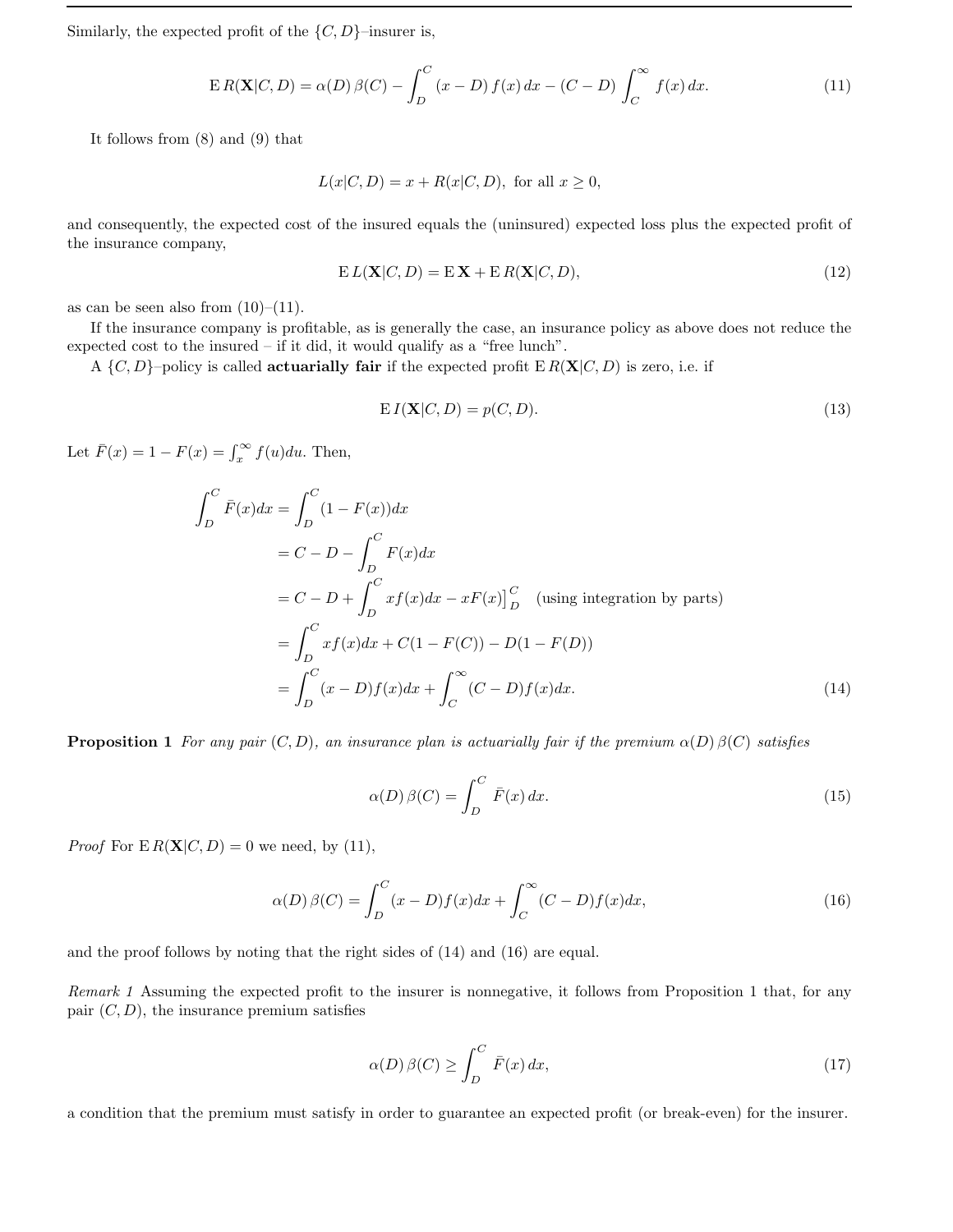

Fig. 2 The costs of the insured and insurer for given  $C, D$ 

#### 3 The insurance budget

The **budget** B available for buying insurance imposes conditions on the coverage C and deductible D. Assume first that all the budget is spent. Then, by (3),

$$
\alpha(D)\,\beta(C) = B,\tag{18}
$$

an equation that can be solved for  $D$  as a function of  $C$ ,

$$
D = \alpha^{-1}(B/\beta(C)),\tag{19}
$$

an increasing function, i.e. buying, with a fixed budget, more coverage makes it necessary to increase the deductible. Because D is nonnegative, the smallest possible coverage corresponds to  $D = 0$  in (18), i.e., C must satisfy,

$$
C \ge \beta^{-1}(B/\alpha(0)),\tag{20}
$$

the right–hand side is the smallest possible coverage (corresponding to zero deductible) for the given budget B.

Example 5 ( $\alpha(\cdot)$  exponential). In the exponential case (7), the deductible (19) becomes

$$
D = -\frac{1}{\delta} \log \left( \frac{B}{\alpha(0)\,\beta(C)} \right),\tag{21}
$$

where  $D \ge 0$  if (20) holds, with  $D = 0$  if  $B = \alpha(0) \beta(C)$ .

Some of the curves (21) are shown in Fig. 3 for  $\beta(C) = C$ ,  $\alpha(0) = 0.6$  and  $\delta = 0.005$ . Higher curves (i.e. greater deductible) correspond to lower budgets B.



Fig. 3 Illustration of Example 5

#### 4 First order optimality conditions

We assume throughout that the support of the distribution F is not contained in  $[D, C]$ , i.e.,

$$
\int_{D}^{C} f(x) dx < 1.
$$
\n(22)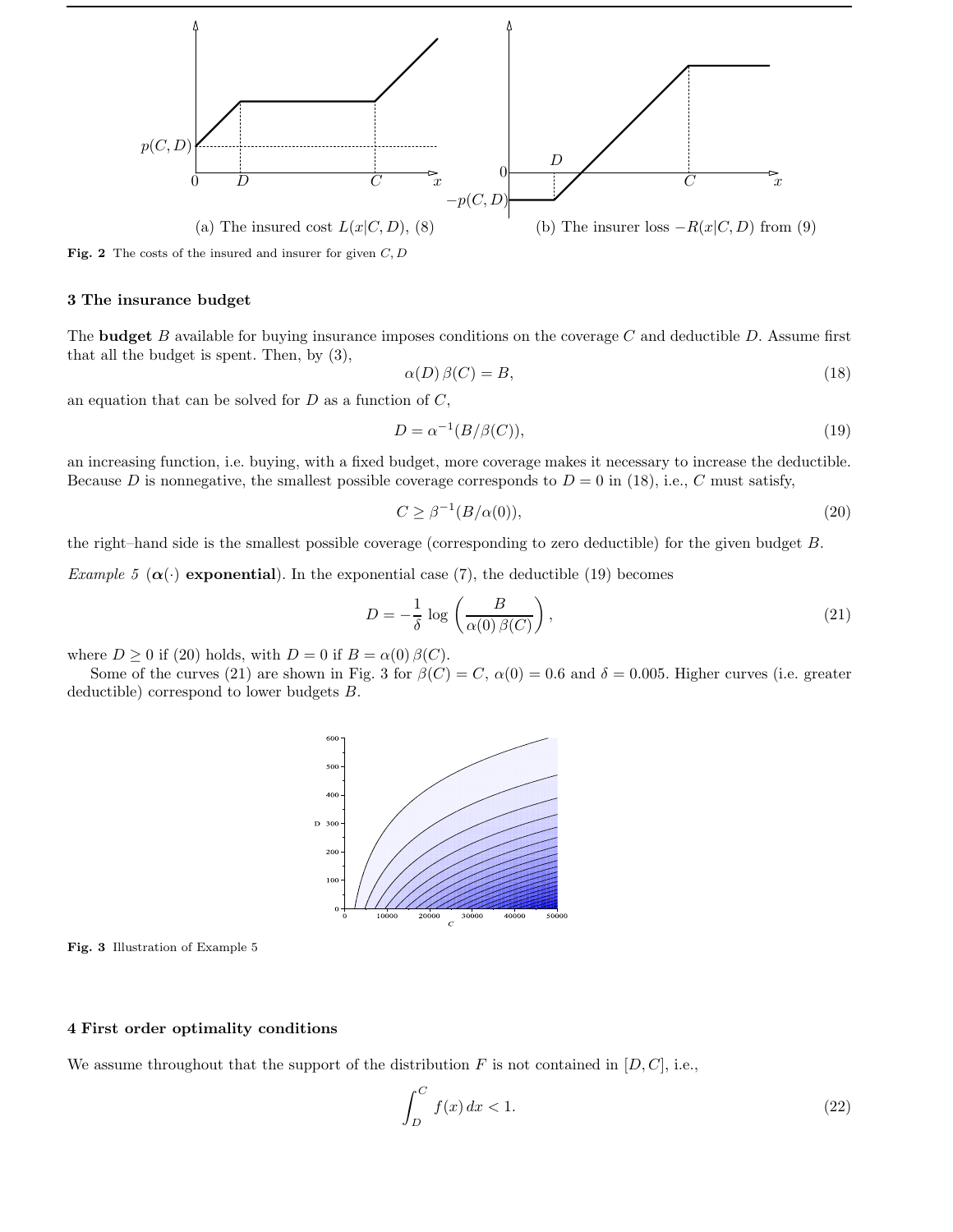Indeed if  $\int_D^C f(x) dx = 1$  then by (8) the insured cost  $L(\mathbf{X}|C, D) = p(C, D) + D$  with certainty. We also assume the premium is given by (5).

The expected value (10) is unchanged if there is a positive probability that no loss occurs (i.e.  $x = 0$ ). Indeed, EX requires then a Stieltjes integral, but the contribution of the value  $x = 0$  is zero.

Denote  $E L(X|C, D)$  by  $U(C, D)$ . Its respective derivatives give rise to the first order optimality conditions

$$
\frac{\partial U}{\partial C} = \alpha(D)\beta'(C) - \int_C^{\infty} f(x) dx = 0
$$
  
=  $m \alpha(D) - \int_C^{\infty} f(x) dx = 0$ , by (4), (23a)

$$
\frac{\partial U}{\partial D} = \alpha'(D)\beta(C) + \int_{D}^{\infty} f(x) dx = 0, \text{ if } D > 0,
$$
\n(23b)

$$
\frac{\partial U}{\partial D} = \alpha'(D)\beta(C) + \int_{D}^{\infty} f(x) dx \ge 0, \text{ if } D = 0.
$$
 (23c)

Remark 2 Writing (23a) as

$$
\int_C^{\infty} f(x) dx = m \alpha(D), \tag{24}
$$

we note that the left side of  $(24)$  is decreasing in C, and for fixed C, the right side is decreasing in D, by the assumption on  $\alpha(\cdot)$ . It follows that C and D move in the same direction, a higher deductible D corresponds to a higher coverage C.

If  $D$  is a differentiable function of  $C$  we get from  $(23a)$ 

$$
\frac{dD}{dC} = -\frac{\frac{\partial^2 U}{\partial C^2}}{\frac{\partial^2 U}{\partial D \partial C}} = -\frac{f(C)}{m \alpha'(D)},\tag{25}
$$

which is positive by the assumptions on the premium function  $\alpha(\cdot)$ .

Remark 3 The first–order optimality conditions (23a)–(23b),

$$
\text{Prob}\left\{\mathbf{X} \ge C\right\} = \int_{C}^{\infty} f(x) \, dx = m \, \alpha(D) \tag{26a}
$$

$$
\text{Prob}\left\{\mathbf{X} \ge D\right\} = \int_{D}^{\infty} f(x) \, dx = -\alpha'(D) \, \beta(C) \tag{26b}
$$

can be solved for D and C. For  $D = 0$  the optimality condition (23c) gives the inequality

(0) 
$$
\beta(C) + 1 \ge 0
$$
, or by (4),  

$$
C \le -\frac{1}{m} \left( \frac{1}{\alpha'(0)} + \beta(0) \right),
$$
 (27)

an upper bound on the coverage, corresponding to a zero deductible. There may be external upper bound  $C_{\text{max}}$  on coverage, say

$$
C \le C_{\text{max}}.\tag{28}
$$

For example, in the auto–insurance data of Example 1,  $C_{\text{max}} = $1$  million.

 $\alpha'$ 

Corollary 1 A sufficient condition for a positive deductible is

$$
\int_{-\frac{1}{m}\left(\frac{1}{\alpha'(0)}+\beta(0)\right)}^{\infty} f(x) dx > m \,\alpha(0). \tag{29}
$$

*Proof* It follows from Remark 2 that the lowest possibly optimal coverage  $C(0)$  corresponds to  $D = 0$ .  $C(0)$  is determined from (26a),

$$
\int_{C(0)}^{\infty} f(x) dx = m \alpha(0),
$$

and in addition must satisfy (27). These two conditions are satisfied only if

$$
\int_{-\frac{1}{m}\left(\frac{1}{\alpha'(0)}+\beta(0)\right)}^{\infty} f(x) dx \le m \,\alpha(0),\tag{30}
$$

which is then a necessary condition for  $D = 0$ . The reverse inequality, (29), is therefore sufficient for a positive deductible.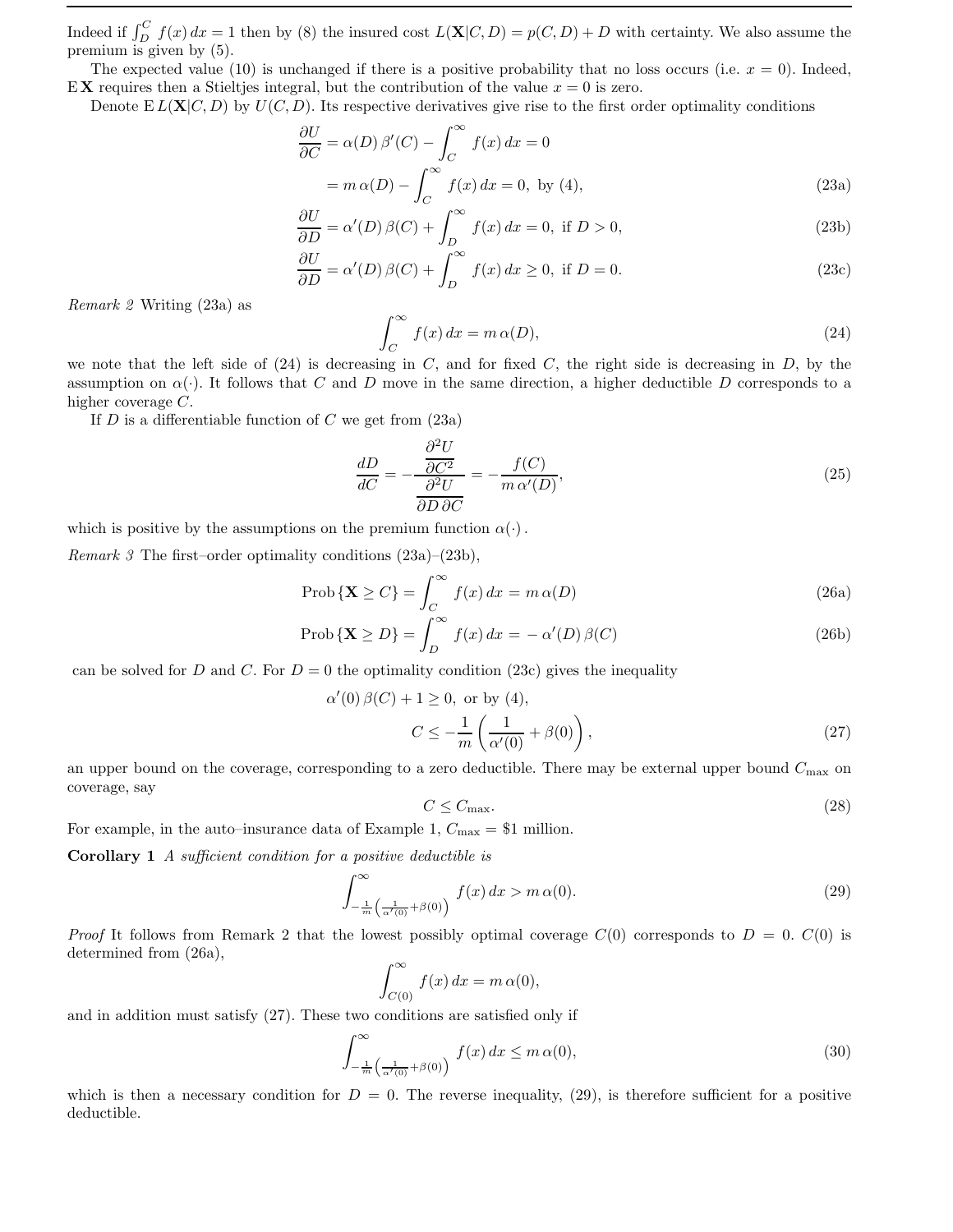Optimality conditions for the insurer. It follows from (12) that the first order optimality conditions are the same as those of the insured, which is to be expected since this is a zero–sum game, and the best outcome for one player is the worst for the other. It follows that the insurer may not offer the optimal policy desired by the insured, who must then settle for a non-optimal plan.

The next example illustrates, for the commonly occurring Gamma distribution (see [2], [8], [9], and [20]), the calculation of C and D satisfying the necessary optimality conditions.

*Example 6* The Gamma Distribution. Let the random variable  $X$  have the Gamma distribution with scale  $1/\lambda$  and **shape**  $k > 1$ ,

$$
f(x) = \frac{\lambda^k}{\Gamma(k)} x^{k-1} e^{-\lambda x}, \ x \ge 0,
$$
\n
$$
(31)
$$

in particular,

$$
\Gamma(k) = (k-1)!,\tag{32}
$$

if k is integer, in which case (31) is the **Erlang distribution**. Let  $\alpha(D)$  be given by (7),

$$
\alpha(D) = \alpha(0) e^{-\delta D}, \ D \ge 0.
$$

**Zero deductible.** For  $D = 0$  to be optimal we must have, by (30),

$$
\int_{S}^{\infty} f(x) dx = \frac{\lambda^{k}}{\Gamma(k)} \int_{S}^{\infty} x^{k-1} e^{-\lambda x} dx = e^{-\lambda S} \sum_{i=0}^{k-1} (i!)^{-1} (\lambda S)^{i} \leq m \alpha(0),
$$

where

$$
S = -\frac{1}{m} \left( \frac{1}{\alpha'(0) + \beta(0)} \right). \tag{33}
$$

Positive deductible. Equations (26a)–(26b) become

$$
e^{-\lambda C} \sum_{i=0}^{k-1} (i!)^{-1} (\lambda C)^i = m \alpha(0) e^{-\delta D}, \qquad (34a)
$$

$$
e^{-\lambda D} \sum_{i=0}^{k-1} (i!)^{-1} (\lambda D)^i = \alpha(0) \beta(C) \delta e^{-\delta D}
$$
 (34b)

or,

$$
e^{\delta D - \lambda C} = \frac{m \alpha(0)}{\sum_{i=0}^{k-1} (i!)^{-1} (\lambda C)^i},\tag{35a}
$$

$$
e^{(\delta-\lambda)D} = \frac{\alpha(0)\,\beta(C)\,\delta}{\sum_{i=0}^{k-1}(i!)^{-1}(\lambda\,D)^i}.\tag{35b}
$$

From (35a) we get  $D$  as a function of  $C$ ,

$$
D = \frac{1}{\delta} \left( \log \left( \frac{m \alpha(0)}{\sum_{i=0}^{k-1} (i!)^{-1} (\lambda C)^i} \right) + \lambda C \right)
$$
 (36)

which can be substituted in (35b) to give an equation for C.

Figure 4 gives some contour lines of the expected cost (10) for the Gamma distribution with  $k = 2$  and  $\lambda = 10^{-3}$ . For the premium (7) we use  $\delta = 10^{-2}$  and  $\alpha(0) = 0.5$ , and for (4) we use  $\beta(0) = 50$ . In Figure 4(a) the slope m in (4) is  $m = 0.25$ , and in Figure 4(b),  $m = 0.125$ .

In these figures, lighter shades correspond to lower costs, and the optimal pair  $\{C, D\}$  is indicated by the brightest spot. Figure 4(b) illustrates that a zero deductible may be optimal, since the unconstrained minimum gives a negative deductible. The optimal deductible  $D = 0$  lies on the closest contour (where  $D \ge 0$ ) to the theoretical optimum.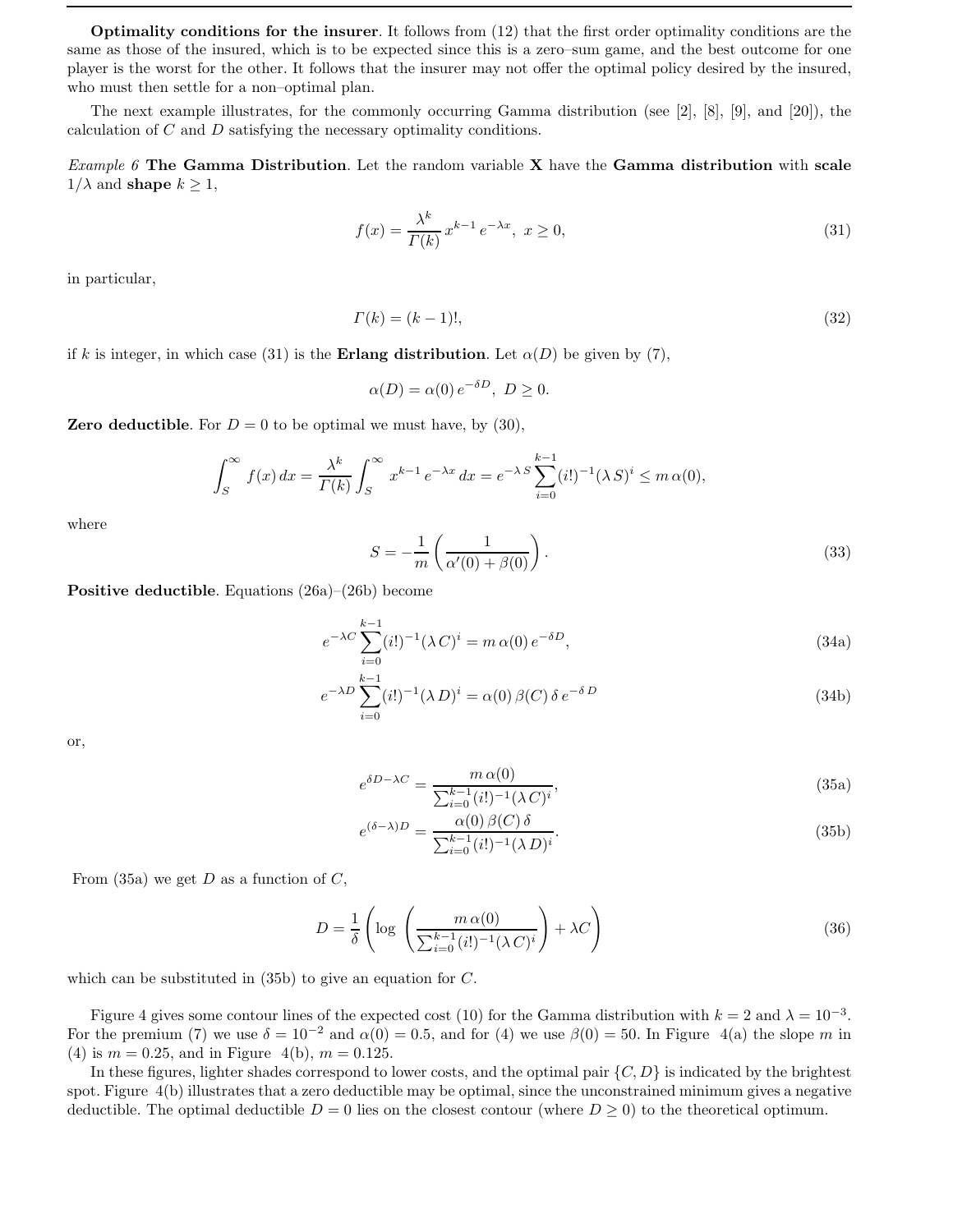

(a) Example where the optimal deductible is positive (b) Example where the optimal deductible is zero

Fig. 4 Contour lines of (10), the expected cost

# 5 Variance

The insured cannot expect to find an insurance plan that will lower his expected cost, because by (12) this would entail an expected loss for the insurer. In this section we establish that insurance lowers the variance of the cost, which is a rationale for buying insurance.

We compute the variance of loss when insured, and compare to the variance when there is no insurance. Let **X** be the loss when there is no insurance, so we have

$$
\text{Var } \mathbf{X} = \mathbf{E} \mathbf{X}^2 - (\mathbf{E} \mathbf{X})^2. \tag{37}
$$

For convenience we write (8) as

$$
L(x|C, D) = p(C, D) + x + \phi(x|C, D),
$$
\n(38)

where

$$
\phi(x|C, D) = \begin{cases} 0, & \text{if } 0 \le x < D; \\ D - x, & \text{if } D \le x < C; \\ D - C, & \text{if } C \le x. \end{cases}
$$
(39)

In particular, if  $C = D$ ,

$$
\phi(x|C, C) = 0, \ x \ge 0. \tag{40}
$$

We assume that  $C, D$  are given, and do not write them if they are not needed explicitly, thus  $p(C, D)$  is abbreviated p,  $\phi(\mathbf{X}|C, D)$  abbreviated  $\phi(\mathbf{X}), L(\mathbf{X}|C, D)$  is written  $L(\mathbf{X}),$  etc.

The variance of  $L(\mathbf{X})$  is therefore

$$
\begin{aligned} \text{Var}\,L(\mathbf{X}) &= \text{Var}\,\mathbf{X} + \text{Var}\,\phi(\mathbf{X}) + 2\,\text{Cov}(\mathbf{X}, \phi(\mathbf{X})) \\ &= \text{Var}\,\mathbf{X} + \text{Var}\,\phi(\mathbf{X}) + 2\left[\text{E}\left(\mathbf{X}\,\phi(\mathbf{X})\right) - \text{E}\,\mathbf{X}\,\text{E}\,\phi(\mathbf{X})\right]. \end{aligned} \tag{41}
$$

The following theorem relates the variance  $\text{Var } L(\mathbf{X}|C, D)$  to the coverage C and deductible D.

#### **Theorem 1** Let  $F, C, D$  satisfy (22),

$$
\int_{D}^{C} f(x) \, dx < 1.
$$

Then

$$
\frac{\partial}{\partial C} \text{Var } L(\mathbf{X}|C, D) < 0,\tag{42}
$$

and

$$
\frac{\partial}{\partial D} \text{Var } L(\mathbf{X}|C, D) > 0. \tag{43}
$$

The proof is given in Appendix A.

The variance  $\text{Var } L(\mathbf{X}|C, D)$  is thus a decreasing function of C (for fixed D) and an increasing function of D (for fixed  $C$ :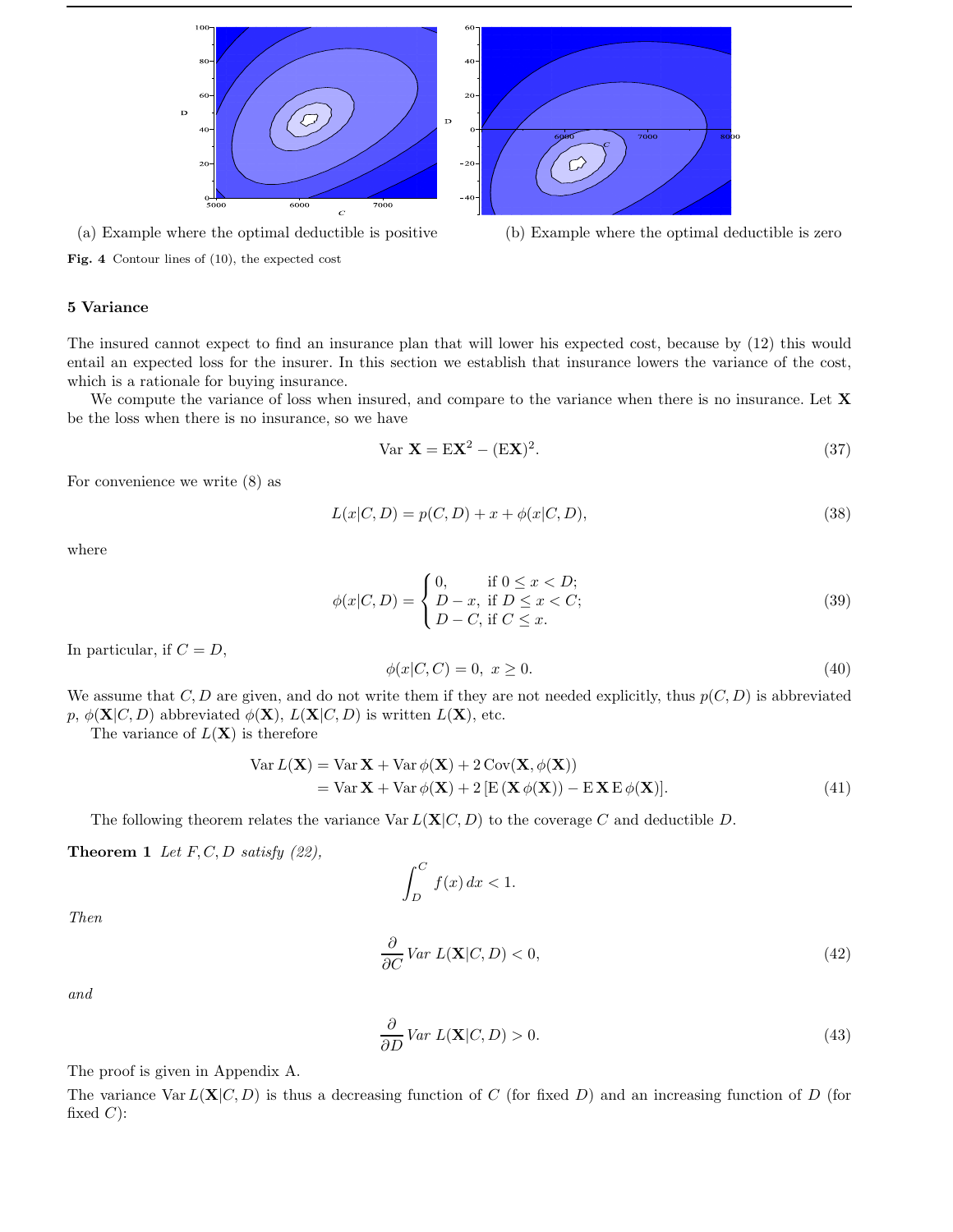# Corollary 2

(a) Let  $0 < D < C_1 < C_2$ , and let

$$
\int_{D}^{C_2} f(x) \, dx < 1.
$$

Then

$$
Var L(\mathbf{X}|C_2, D) < Var L(\mathbf{X}|C_1, D) < Var \mathbf{X}.\tag{44}
$$

(b) Let  $0 < D_1 < D_2 < C$ , and let

$$
\int_{D_1}^C f(x) \, dx < 1.
$$

Then

$$
Var L(\mathbf{X}|C, D_1) < Var L(\mathbf{X}|C, D_2) < Var \mathbf{X}.\tag{45}
$$

*Proof* It follows from (40) that for  $C = D$ ,

$$
\text{Var } L(\mathbf{X}|C, C) = \text{Var } \mathbf{X}.\tag{46}
$$

(a) The left inequality in (44) follows from (42) and the right inequality from (46), writing Var  $X$  as Var  $L(X|D, D)$ . (b) is similarly proved.

Using (A9) in Appendix A,

$$
\frac{1}{2} \frac{\partial}{\partial C} \text{Var } L(\mathbf{X}) =
$$
\n
$$
\int_C^{\infty} f(x) dx \left[ C \int_0^C f(x) dx - D \int_0^D f(x) dx + \int_0^D x f(x) dx + \int_C^{\infty} x f(x) dx \right] - \int_C^{\infty} x f(x) dx,
$$

approaching zero as  $C \to \infty$  provided

$$
\lim_{C \to \infty} \int_C^{\infty} x f(x) dx = 0 \tag{47}
$$

holds. Our assumption that  $EX$  is finite precludes heavy–tailed distributions such as the log–Cauchy distribution, where (47) does not hold.

Example 7 Consider the Gamma distribution (31) with  $k = 2$  and  $\lambda = 10^{-3}$ . Figure 5 shows contour lines of Var  $L(\mathbf{X})$ in the  $(C, D)$ –plane. For convenience we represent these contour lines as the curves  $\beta - \text{Var } L(\mathbf{X}) = 0$  for several values of β. The red line is  $D = C$ , corresponding to the uninsured case (where the variance is Var **X**). Lower curves correspond to lower values of Var  $L(X)$ . These contour lines illustrate the flattening out of the variance, and the fact that above a certain threshold value, increasing the coverage  $C$  has a negligible effect on the variance.



Fig. 5 Contour lines of (41), the variance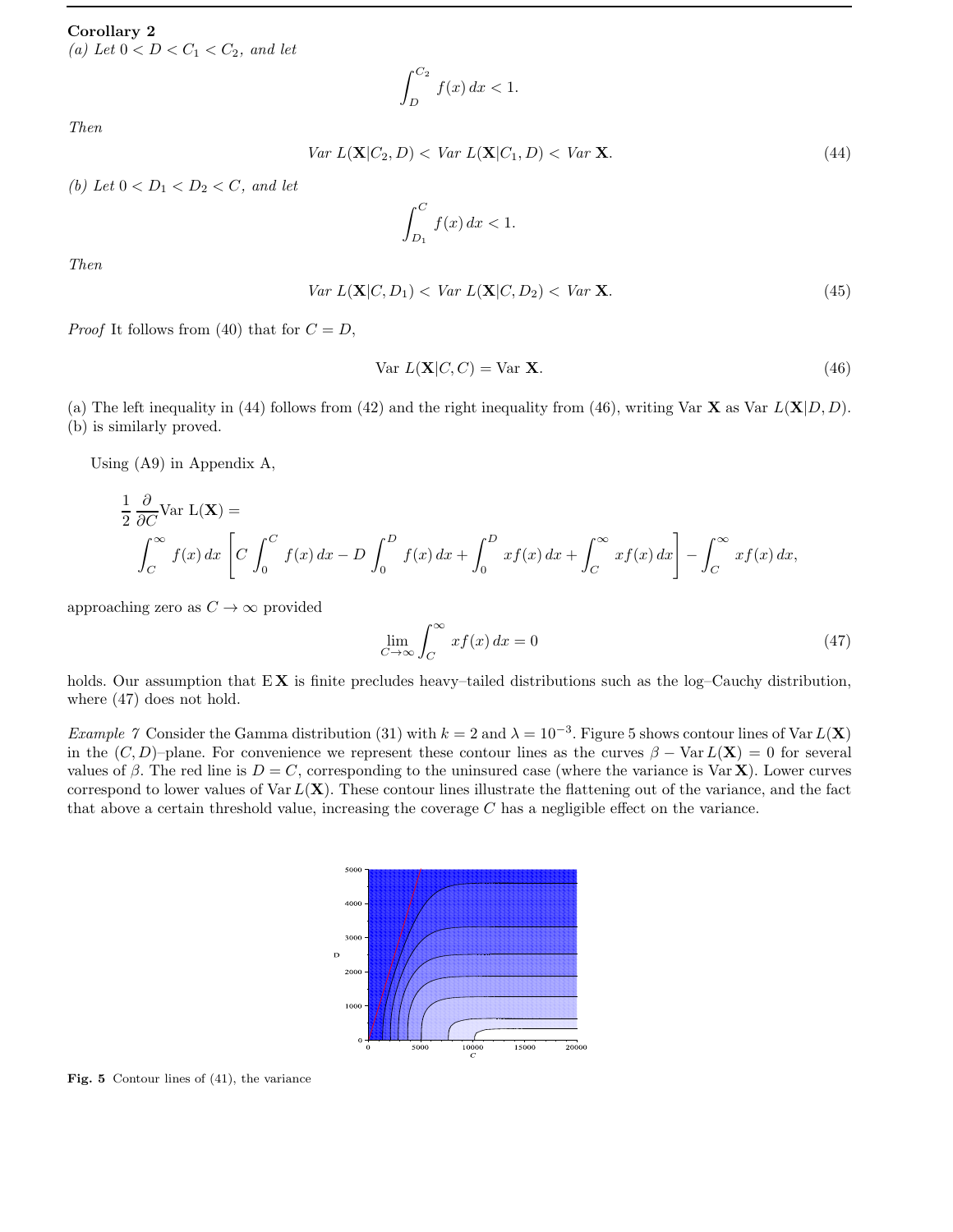#### 6 Mean-Variance Analysis

A  $\{C, D\}$ –insurance plan was shown to reduce the variance of the costs incurred by the insured, while increasing their expected value. This leads naturally to the Markowitz mean–variance model, [11]–[12], that is adapted to give the objective

$$
\min_{C,D} (\mathbf{EZ} + \lambda \mathbf{VarZ}),\tag{48}
$$

where **Z** is the random cost in question. The parameter  $\lambda$  expresses the tradeoff between the mean (expected cost) and variance, and represents the decision maker's attitude towards risk.

In (48),  $\mathbf{Z} = L(\mathbf{X}|C, D)$  if insurance is purchased, and  $\mathbf{Z} = \mathbf{X}$  in the uninsured case. There is a critical value  $\lambda^*$ where a Markowitzian decision maker would be indifferent between buying or not buying insurance, and that value is given by

$$
E L(\mathbf{X}|C, D) + \lambda^* \text{Var } L(\mathbf{X}|C, D) = E \mathbf{X} + \lambda^* \text{Var } \mathbf{X}
$$

or

$$
\lambda^* = \frac{\mathbf{E}\,L(\mathbf{X}|C,D) - \mathbf{E}\,\mathbf{X}}{\text{Var}\,\mathbf{X} - \text{Var}\,L(\mathbf{X}|C,D)}.\tag{49}
$$

For  $\lambda > \lambda^*$  it is optimal to buy insurance, and for  $\lambda < \lambda^*$  insurance cannot be justified in the Markowitz model, although - in the case of automobile insurance - it is required by law.

# 7 Conclusion

We studied an insurance model, suggested by automobile insurance, and showed that the variance of the cost to the insured is a decreasing function of the coverage and an increasing function of the deductible. Since insurance increases the expected cost, there is a trade–off between the cost increase and the risk decrease, suggesting a Markowitzian approach to modeling the problem of optimal insurance coverage – minimizing a weighted sum of expectation and variance.

Our model considered a single ("typical") customer, but in practice an insurer has many customers with different loss distributions, and their totality determines the expected value and variance of the insurer profit. The insurer thus has an analogous trade–off between expected profit and variance, and he can aim for the "right" customers by designing policies that will attract them. We defer this for future study.

## References

- 1. K. Arrow, "Optimal insurance and generalized deductibles", *Scand. Actuar. Jour.* 1(1974), 1–42
- 2. A. Bortoluzzo, "Estimating total claim size in the auto insurance industry: a comparison between tweedie and zero-adjusted inverse gaussian distribution", *BAR, Braz. Adm. Rev., Curitiba* 8, n. 1, Mar. 2011 . Available from http://www.scielo.br/scielo.php access on 09 Dec. 2012
- 3. Casualty Actuarial Society, Enterprise Risk Management Committee,"Overview of Enterprise Risk Management", May 2003.
- 4. COSO, "Enterprise Risk Management-Integrated Framework Executive Summary, Committee of Sponsoring Organizations of the Treadway Commission",
- 5. J.D. Cummins and O. Mahul, "The demand for insurance with an upper limit on coverage", *The Journal of Risk and Insurance* 71(2004), 253–264
- 6. G Dionne (Editor), *Handbook of Insurance*, Kluwer Academic Publishers, Boston, 2000
- 7. C. Gollier and H. Schlesinger, "Arrow's theorem on the optimality of deductibles: A stochastic dominance approach", *Econ. Theory* 7(1996), 359–363
- 8. C.C. Hewitt, Jr. and B. Lefkowitz, "Methods for fitting distributions to insurance loss data", *Proceedings of the Casualty Actuarial Society* LXVI, 139–160
- 9. B. Jorgensen and M.C.P. De Souza, "Fitting Tweedies compound Poisson model to insurance claims data", *Scandinavian Actuarial Journal* (1994) 69–93
- 10. M.J. Machina, "Non–expected utility and the robustness of the classical insurance paradigm", *The Geneva Papers on Risk and Insurance Theory* 20(1995), 9–50
- 11. H.M. Markowitz, "Portfolio Selection", *The Journal of Finance* 7(1952), 77–91
- 12. H.M. Markowitz, *Portfolio Selection: Efficient Diversification of Investments*, John Wiley & Sons, New York, 1959
- 13. New Jersey Auto Insurance Buyer's Guide A-705(4/10)
- 14. D.L. Olson and D. Wu, *Enterprise Risk Management Models*, Springer, 2010
- 15. B.P. Pashigian, L.L. Schkade and G.H. Menefee, "The selection of an optimal deductible for a given insurance policy", *The Journal of Business* 39(1966), 35–44
- 16. A. Raviv, "The design of an optimal insurance policy", *Amer. Econ. Rev.* 69(1979), 84–96
- 17. H. Schlesinger, "The optimal level of deductibility in insurance contracts", *J. of Risk and Insur.* 48(1981), 465–481
- 18. H. Schlesinger, "Insurance demand without the expected–utility paradigm", *The Journal of Risk and Insurance* 64(1997), 19–39
- 19. V. Smith, "Optimal insurance coverage", *The Journal of Political Economy* 76(1968), 68–77
- 20. G.K. Smyth and B. Jorgensen, "Fitting tweedie's compound poisson model to insurance claims data: dispersion modeling", *ASTI Bulletin* 32(2002), 143–157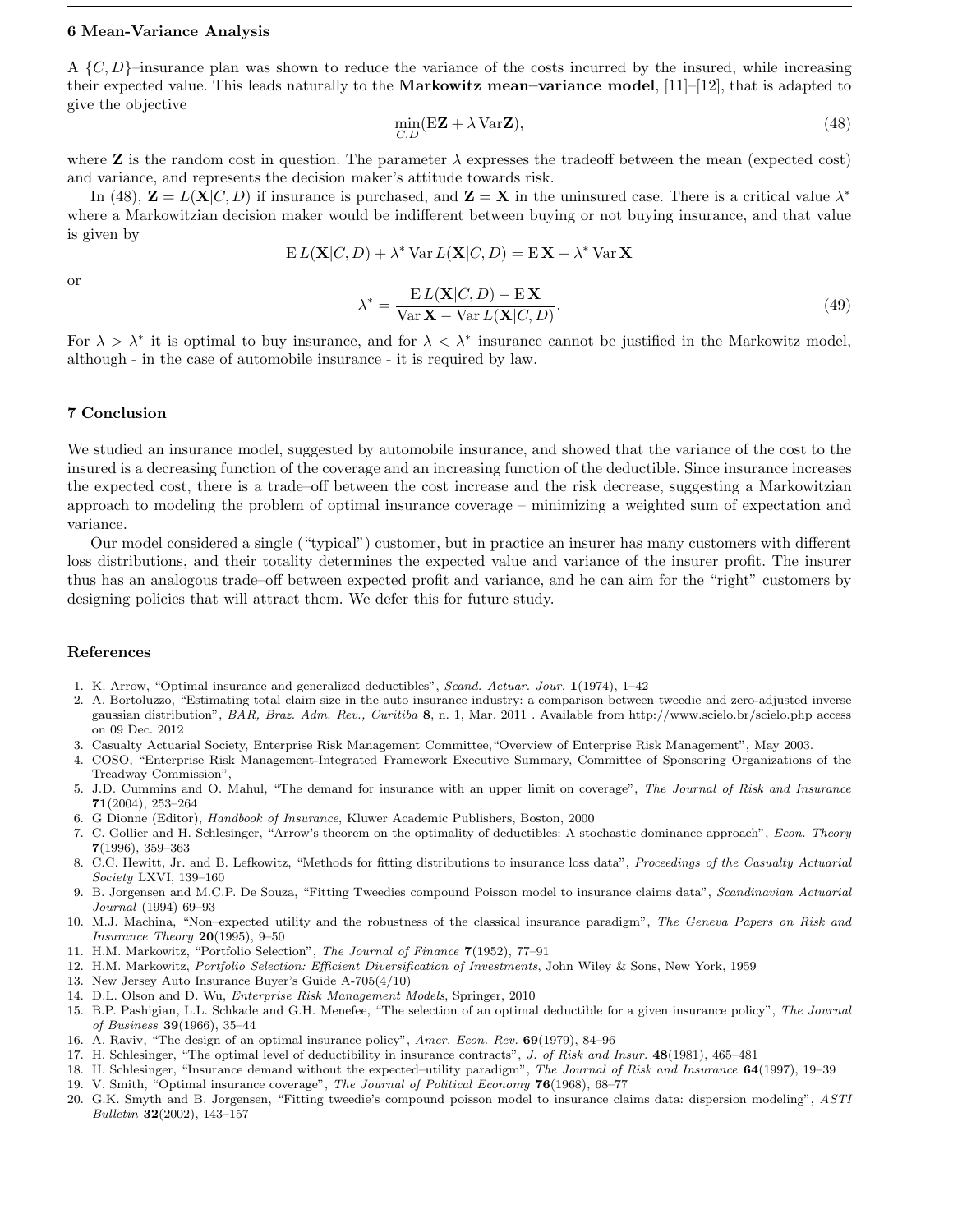- 21. D. Wu, D. Olson, and J. Birge "Introduction to special issue on "Enterprise risk management in operations"", *International Journal of Production Economics* 134(2011), 1–2
- 22. C. Zhou, W. Wu and C. Wu, "Optimal insurance in the presence of insurer's loss limit", *Insurance: Mathematics and Economics* 46(2010) 300–307

# Appendix A: Proof of Theorem 1

We prove (42)

∂  $\frac{\partial}{\partial C}$ Var  $L(\mathbf{X}|C,D) < 0$ given that (22) holds,  $\int^C$  $\int_D f(x) dx < 1,$ which implies that either  $\int_0^\infty$  $f(x)dx > 0,$  (A1)

or

$$
\int_0^D f(x)dx > 0,\tag{A2}
$$

hold.

From (39),

$$
E\phi(\mathbf{X}|C,D) = \int_{D}^{C} (D-x)f(x) dx + (D-C) \int_{C}^{\infty} f(x) dx,
$$
\n(A3)

and

$$
\text{Var } \phi(\mathbf{X}|C, D) = \mathbb{E}\phi^2(\mathbf{X}|C, D) - (\mathbb{E}\phi(\mathbf{X}|C, D))^2
$$
\n
$$
= \int_D^C (D - x)^2 f(x) \, dx + (D - C)^2 \int_C^\infty f(x) \, dx - \left( \int_D^C (D - x) f(x) \, dx + (D - C) \int_C^\infty f(x) \, dx \right)^2. \tag{A4}
$$

By (41) the partial derivative of Var  $L(X)$  w.r.t. C is

$$
\frac{\partial}{\partial C} \text{Var } L(\mathbf{X}) = \frac{\partial}{\partial C} \text{Var } \mathbf{X} + \frac{\partial}{\partial C} \text{Var } \phi(\mathbf{X}) + 2 \frac{\partial}{\partial C} \Big( \mathbb{E}[\mathbf{X} \phi(\mathbf{X})] - \mathbb{E} \mathbf{X} \mathbb{E} \phi(\mathbf{X}) \Big). \tag{A5}
$$

We calculate next the three derivatives on the right side.

(a) Clearly,

$$
\frac{\partial}{\partial C} \text{Var } \mathbf{X} = 0. \tag{A6}
$$

(b)

$$
\frac{\partial}{\partial C} \text{Var } \phi(\mathbf{X}) = (2C - 2D) \int_C^{\infty} f(x) dx + 2 \int_D^C (D - x) f(x) dx \int_C^{\infty} f(x) dx - 2(C - D) \left( \int_C^{\infty} f(x) dx \right)^2
$$

$$
= 2 \int_C^{\infty} f(x) dx \left[ C \int_0^C f(x) dx - D \int_0^D f(x) dx - \int_D^C x f(x) dx \right]
$$
(A7)

(c) From (39),

$$
E(\mathbf{X}\phi(\mathbf{X})) - E\mathbf{X} E\phi(\mathbf{X}) = D\left[\int_{D}^{\infty} x f(x) dx - (E\mathbf{X}) \int_{D}^{\infty} f(x) dx\right]
$$

$$
- C\left[\int_{C}^{\infty} x f(x) dx - (E\mathbf{X}) \int_{C}^{\infty} f(x) dx\right]
$$

$$
-\left[\int_{D}^{C} x^{2} f(x) dx - (E\mathbf{X}) \int_{D}^{C} x f(x) dx\right].
$$

Therefore

$$
2\frac{\partial}{\partial C}\Big(\mathbf{E}[\mathbf{X}\phi(\mathbf{X})] - \mathbf{E}\mathbf{X}\,\mathbf{E}\phi(\mathbf{X})\Big) = 2\left[\mathbf{E}\mathbf{X}\int_C^{\infty} f(x)\,dx - \int_C^{\infty} xf(x)\,dx\right].\tag{A8}
$$

Substituting  $(A6)$ ,  $(A7)$ , and  $(A8)$  in  $(A5)$  we get

$$
\frac{1}{2} \frac{\partial}{\partial C} \text{Var } \mathcal{L}(\mathbf{X}) = \int_C^{\infty} f(x) dx \left[ C \int_0^C f(x) dx - D \int_0^D f(x) dx - \int_D^C x f(x) dx + \mathbf{EX} \right] - \int_C^{\infty} x f(x) dx
$$

$$
= \int_C^{\infty} f(x) dx \left[ C \int_0^C f(x) dx - D \int_0^D f(x) dx + \int_0^D x f(x) dx + \int_C^{\infty} x f(x) dx \right] - \int_C^{\infty} x f(x) dx \tag{A9}
$$